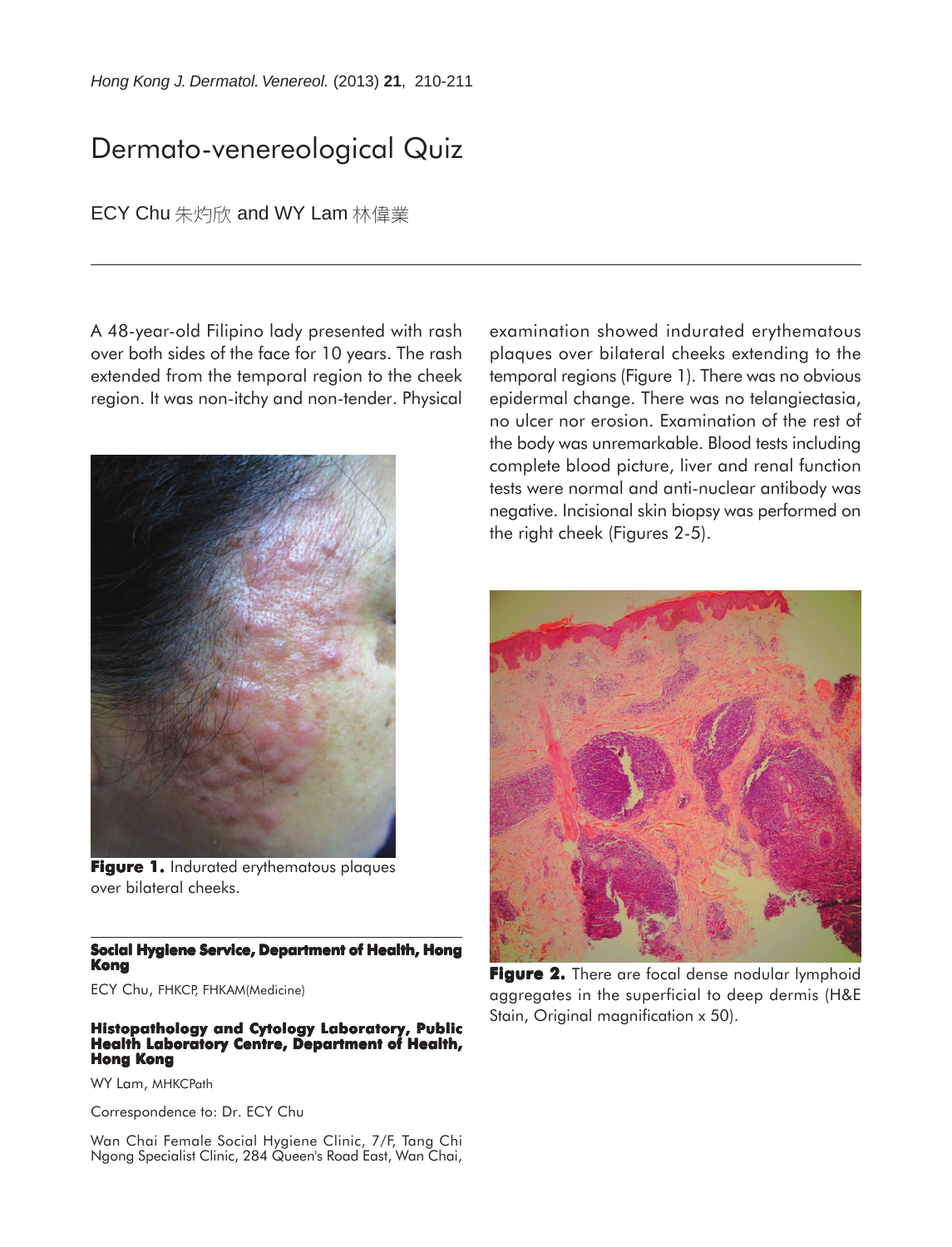

Figure 3. There are some tangible body macrophages seen (H&E Stain, Original magnification x 400).

### **Questions**

- 1) What are the clinical differential diagnoses?
- 2) What are the histological findings?
- 3) What is the most likely diagnosis?
- 4) What are the treatment options?

(Answers on page 221)



**Figure 4.** Immunohistochemical studies using CD3 and CD20 show that there is a mixture of B- and T-cells.



Figure 5. Kappa and Lambda stain.